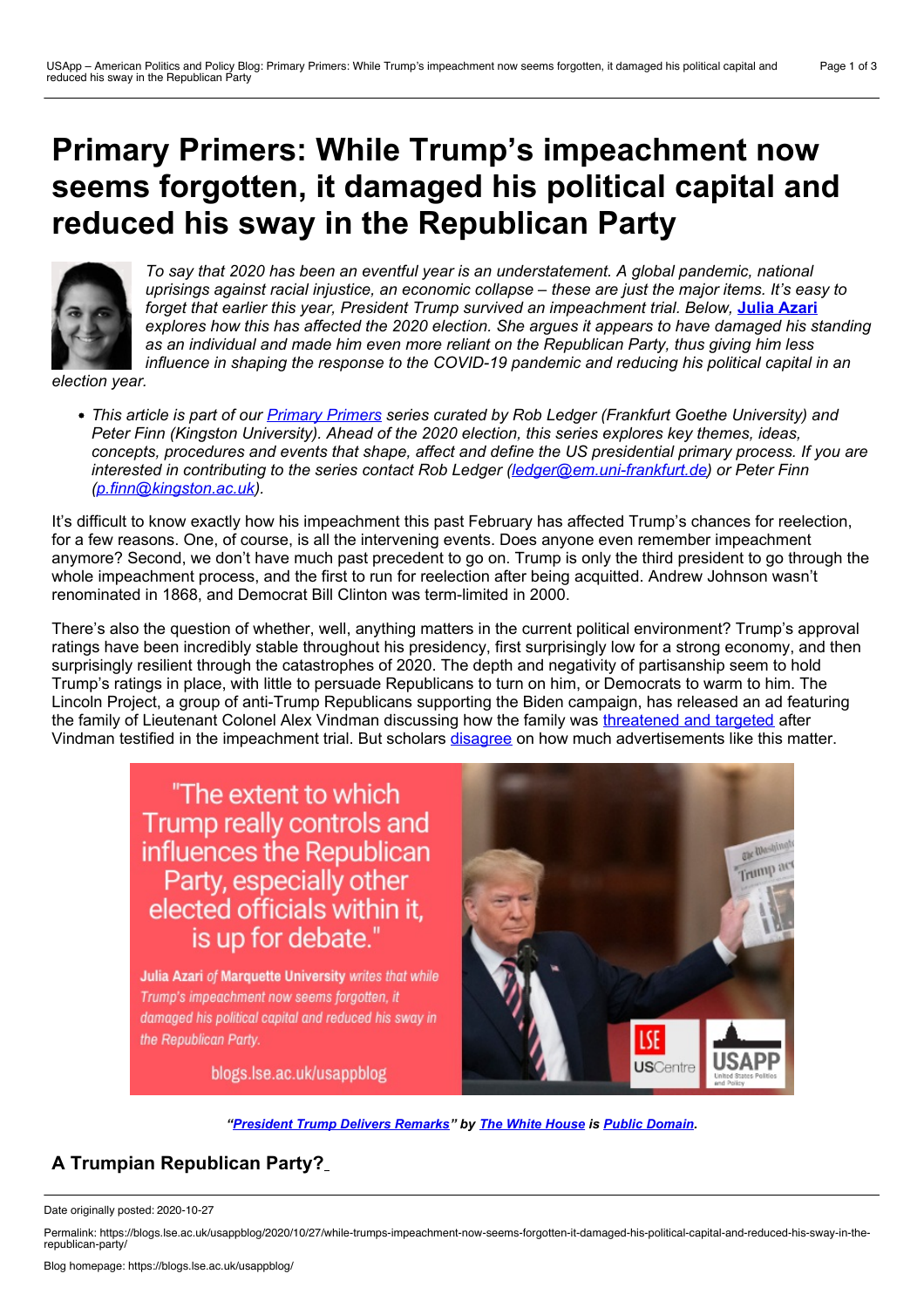Nevertheless, the key to looking at how impeachment has affected Trump's fate in the 2020 election may be in its impact on his relationship with his party. In 2016, Trump was nominated under unusual circumstances, with most well-known party elites opposing him. He proved far more popular with primary voters, though rarely winning majorities in any primaries until after Super Tuesday, when Florida Senator Marco Rubio left the race. Most party leaders eventually embraced the party's nominee, though there were notable holdouts like 2012 Republican presidential nominee Mitt Romney, Arizona Senator John McCain and the most prominent members of the Bush family. Throughout the 2016 general election season, however, the normal partisan dynamics seemed to kick in. Once Trump won the nomination, it seemed that the Republican Party was his.

But the extent to which Trump really controls and influences the Republican Party, especially other elected officials within it, is up for debate. The Republican Party has become more like Trump in some ways – shifting positions on trade and immigration, for example. However, there's also an argument to be made that Trump has been shaped by the GOP. Political scientist Matt Glassman points out that [Congressional](https://www.nytimes.com/2019/02/01/opinion/how-republicans-erased-trumpism.html) Republicans have used their agenda setting powers to respond to Trump positions they don't like (such as reducing defense spending). Matt Grossmann and David Hopkins point out Trump's proposals that broke with conservative orthodoxy on government spending have fallen by the [wayside](https://www.washingtonpost.com/news/monkey-cage/wp/2017/08/02/trump-isnt-changing-the-republican-party-the-republican-party-is-changing-trump/), and instead his administration has embraced a tax-cutting and deregulation agenda in line with the party's traditional priorities. In other words, there's not much evidence that the president has been able to move Congressional Republicans to the center on economic issues, even though those stated positions were part of his 2016 campaign.

These struggles aren't surprising. Getting people to change issue positions in politics is always a heavy lift.

This is where we get into the question of how impeachment matters. On the one hand, Trump has never been very popular, despite receiving high marks from Republican voters. But the impeachment may have damaged him anyway, even if in a limited fashion. Political scientists are sometimes skeptical of the idea of political capital, but it makes sense as a way to describe Trump's relative standing in his party and the polity at large. Research suggests that it matters at least under some [conditions,](https://onlinelibrary.wiley.com/doi/pdf/10.1111/1468-2508.00136?casa_token=Mk-v5VTdOR4AAAAA:8Nj87xW9S76ByjGyQMYr7FwCfYmBcSSOwmFayASzSuLFF8Lw5_7FQvrTxm7eDYdrw-lTRHLXlLqk7g) and shows that the [president's](https://books.google.com/books?hl=en&lr=&id=0L9DDwAAQBAJ&oi=fnd&pg=PT8&dq=dan+ponder+leverage&ots=2UaBIOPRLj&sig=Ipe2ZIMH2FOLEtjqvMFVf820YQk#v=onepage&q=dan%20ponder%20leverage&f=false) approval relative to the rest of the political system can affect his (or, theoretically, her) influence over politics and policy. So let's look at the ways in which impeachment might have damaged Trump's political capital.

## **Trump's Political Capital**

First, the impeachment appears to have damaged Trump's standing as an individual. A February 2020 Pew Survey, taken just after the conclusion of the impeachment process, showed that while Republicans agreed with Trump on issues, only 31 percent liked his [conduct](https://www.pewresearch.org/politics/2020/03/05/few-americans-express-positive-views-of-trumps-conduct-in-office/) as an individual (down slightly from 38 [percent](https://www.pewresearch.org/politics/2018/05/03/trump-viewed-less-negatively-on-issues-but-most-americans-are-critical-of-his-conduct/) in 2018). The impeachment trial resulted in a narrow majority [supporting](https://www.pewresearch.org/politics/2020/01/22/by-a-narrow-margin-americans-say-senate-trial-should-result-in-trumps-removal/) the president's removal from office. This didn't happen, but these numbers suggest important constraints on Trump's power.

Most obviously, Trump doesn't have much of a cushion of support among Independents or Democrats – he's incredibly reliant on support from his party. And that support seems to be largely driven by his ability to articulate standard Republican issue positions – the president himself is more of a liability. It's important to note this in the context of the impeachment vote. The acquittal votes by all but one Senate Republican were widely seen as an example of his control over the party. Yet, partisan impeachment votes have been the historical norm. And they mean that the president owes his political life to these Senators, not the other way around. They don't indicate that Republican Senators will shift to the president's side when he disagrees with existing party positions.

The events of 2020 have highlighted how this difference might matter. The COVID-19 pandemic has created increased demand for government response; early on, support for economic relief from the government was much higher than in the 2009 financial crisis. As the election [approaches,](https://www.pewresearch.org/politics/2020/04/21/positive-economic-views-plummet-support-for-government-aid-crosses-party-lines/) Americans are still anxious about both the virus and the economy. Yet talks on the relief bill have stalled, in part because [Congressional](https://projects.fivethirtyeight.com/coronavirus-polls/) Republicans are reluctant to support the spending in either the White House version or the version from the Democratically controlled House of Representatives.

Date originally posted: 2020-10-27

Permalink: https://blogs.lse.ac.uk/usappblog/2020/10/27/while-trumps-impeachment-now-seems-forgotten-it-damaged-his-political-capital-and-reduced-his-sway-in-therepublican-party/